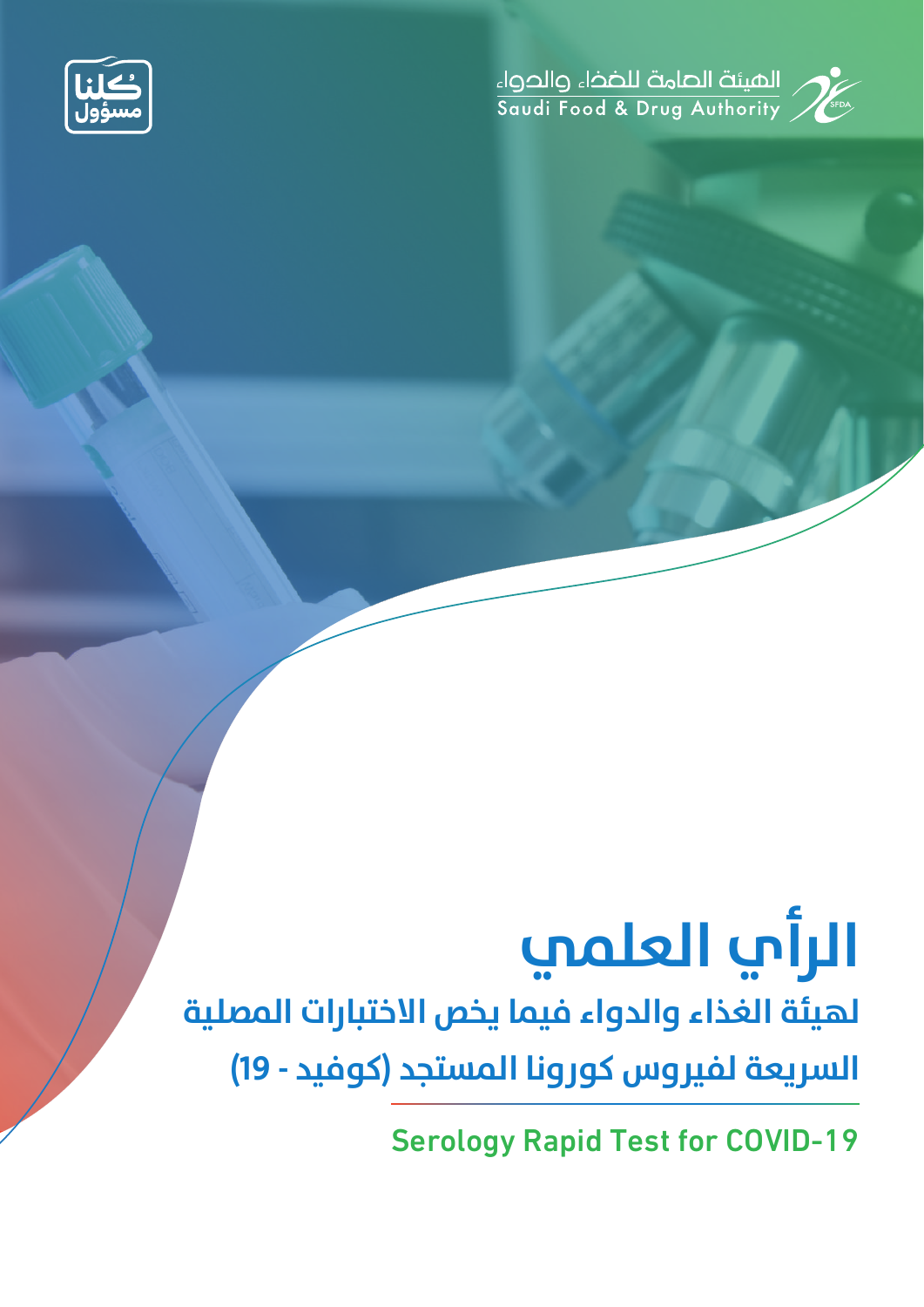

### **الاختبار المصلي السريع:**

- هــو اختبــار تم تطويره للكشــف عــن الإصابة بفيــروس كورونا المســتجد (كوفيــد 19) بطريقــة غيــر مباشــرة عن طريق الكشــف عــن الأجســام المضــادة IgM/IgG الناتجة عن الاستحابة المناعية.
- يتميــز هذا الاختبار بإمكانية تقديمه مــن الممارس الصحى في العيادات وغرف الطوارئ،  $\bigcirc$ والحصول على النتائج (خلال 5-15 دقيقة) دون الحاجة لإرسال العينة للمختبر. كمــا يمكن اســتخدام هــذا الاختبار بشــكل ثانوي غير تأكيــدي فى حالات معينة (ســيتم تحديدها في هذا البيان).
- ن يعتمـد هــذا الاختبــار علــى الاســتجابة المناعية للفيــروس، وتشــكل الأجســام المناعية الم المضـادة فــى جســم المريــض، والتي تَفرز عادةً بمســتويات بســيطة في بدايــة الإصابة بالمرض وظهور الأعراض، وتبدأ بالازدياد تدريجيا مع تطور المرض لتصل لأعلى مستوياتها فــى المراحــل الأخيــرة مــن الإصابــة وفــى مرحلــة التعافى، مــع الأخذ فــى الاعتبــار بأن الاستجابة المناعية قد تختلف بشكل كبير بين المصابين؛ ما يجعل هذه النسبة غير ثابتة في جميع المصابين.
- لهذا السبب لا يمكن الاعتماد على نتائج الاختبارات المصلية لتشخيص الحالات الجديدة  $\bigcirc$ خاصة في المراحل الأولى من الإصابة، على عكس (nucleic acid amplification test) الذي يعتمد على وجود الفيروس في جســم الإنســان، ويكون في أعلى مســتوياته في المراحـــل الأولــــى من ظهور الأعراض، وفــى هـــذه الحالة تكون دقة الاختبـــار عالية، إذ قد تصـل إلـى 95 فـى المئــة، كما يقل مســتوى وجــود الفيروس فــى المراحـل الأخيرة من الإصابة وفي مرحلة التعافي، مما يؤثر على دقة الاختبار في هذه المرحلة وهو المتوقع.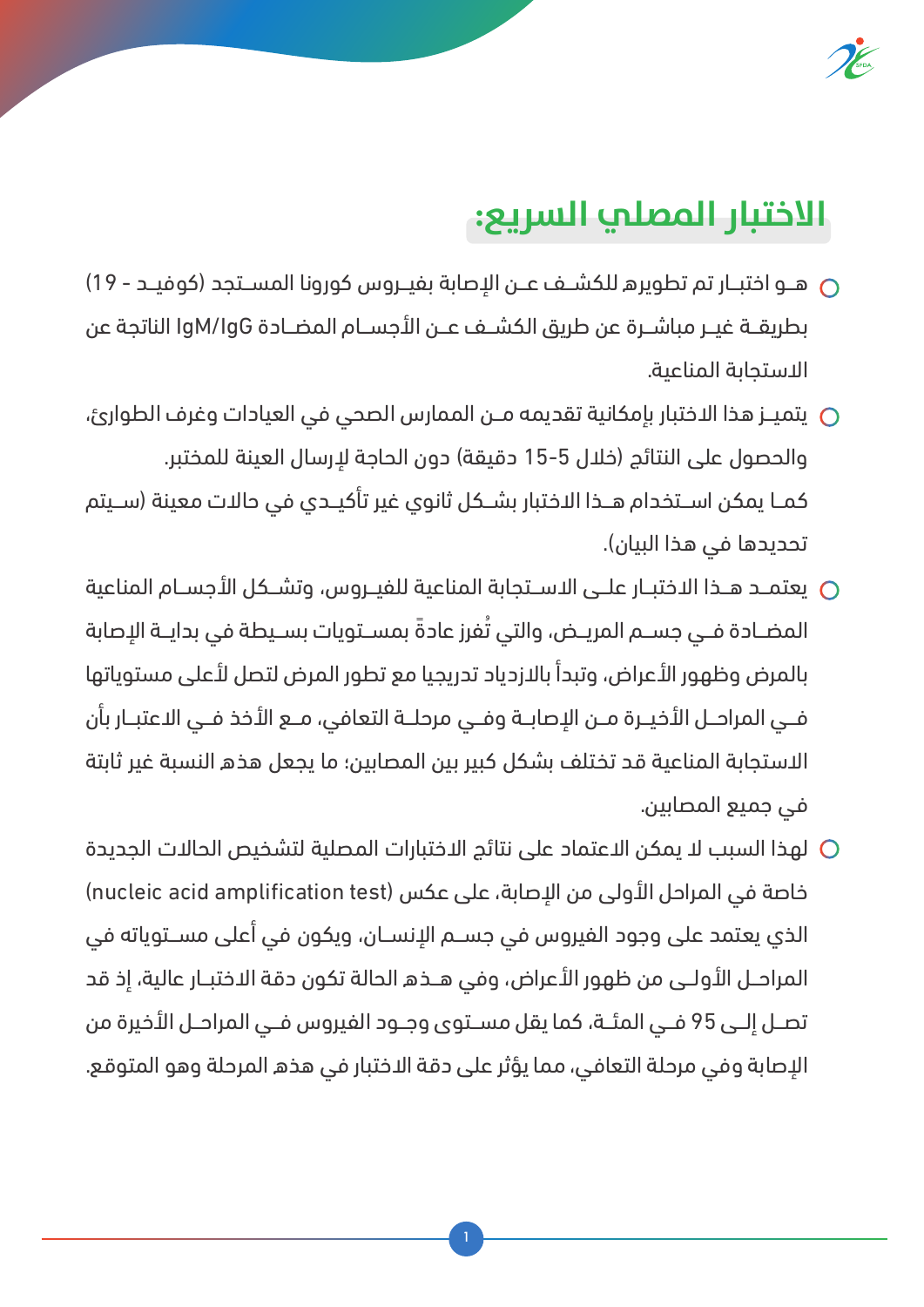

- وضحـت الدراسـات أن الاختبــارات المصلية قد تعطى نتائج إيجابية خاطئة بســبب وجود  $\cap$ أجســام مناعيــة مضــادة تكوّنــت نتيجة إصابات فيروســية أخرى ســابقة، مثل فيروســات كورونا السابقة.
- الجديــر بالذكــر أيضــا أن الاســتجابة المناعيــة لفيــروس ( كوفيــد- 19) ووجود الأجســام المناعيــة المضـادة على المدى الطويل بعد التعافي مــن المرض لا تزال غير واضحة، ولا بوحد أدلة كافية لفهمها حتى الآن.

**وبناءً على ما ســبق** فإنّ الاختبارات المصلية الســريعة لا يمكن الاعتماد عليها وحدها في أخذ القرار الطبي بتشخيص الإصابة من عدمه بفيروس كورونا المستجد ( كوفيد- 19) وأنّ أي قراءة ســواءً كانت إيجابية أو ســلبية تنتج من الاختبارات المصلية السريعة بهدف تشــخيص فيــروس كورونــا المســتجد ( كوفيــد- 19) لا يمكــن الاعتماد عليهــا، بل يجب تأكيدها باختبار الحمض النووي المرجعي (nucleic acid amplification test).

مع العلم بإمكانية استخدام هذه الاختبارات المصلية لأغراض المسح والدراسات الوبائية؛ لمراقبــة وفهــم طريقة انتشــار المرض كدراســة أعداد الأشــخاص الذين يملكون أجســامًا مضادة للفيروس، وذلك لتحديد عدد الإصابات التي لم يتم تشخيصها لعدم وجود أعراض، أو في حالة وجود أعراض وعدم تشــخيصها بشــكل صحيح، أو في الحالات التي تكون في المراحل الأخيرة من التعافي دون اعتمادها كتشــخيص لإثبات أو اســتبعاد الإصابة، كذلك يساعد هذا الاختبار في تحديد الأشخاص المتعافين، والتأكد من مناعتهم للمرض.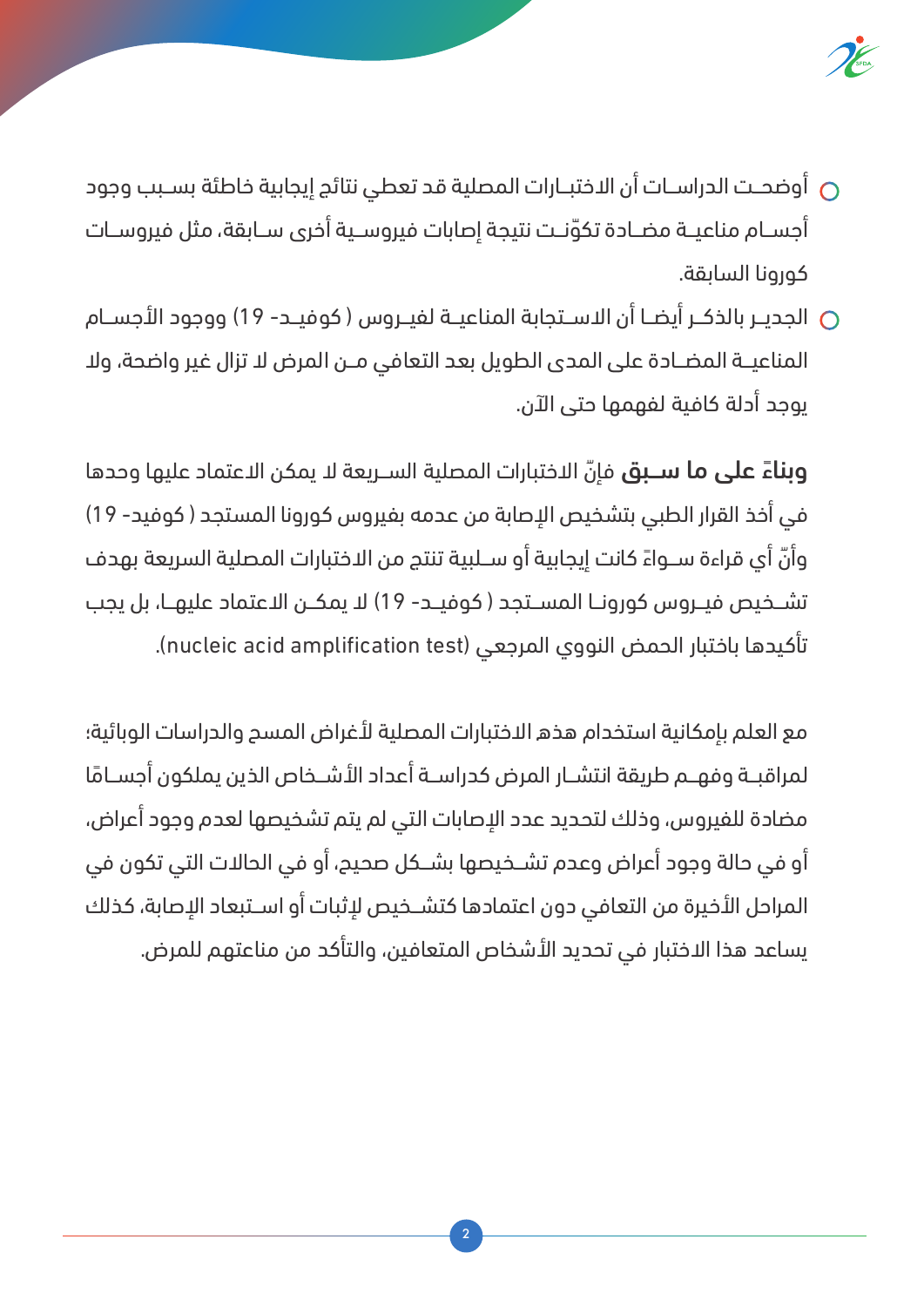

#### الجدول التالي يستعرض أيضًا أهم الفروق بين الاختبارات المتوفرة حاليًا على اختلاف استخدامها لـ (كوفيد- 19)

| <b>Features</b>           | <b>Nucleic Acid Amplification Tests (NAAT)</b>                                                                                                        |                                                                                               |                                                                                               | <b>SEROLGICAL ASSAY</b>                                                        |
|---------------------------|-------------------------------------------------------------------------------------------------------------------------------------------------------|-----------------------------------------------------------------------------------------------|-----------------------------------------------------------------------------------------------|--------------------------------------------------------------------------------|
| <b>Test name</b>          | <b>RT-PCR test</b>                                                                                                                                    | Point-of-care<br>(RT-PCR)                                                                     | Point-of-care<br>(LAMP)                                                                       | <b>Rapid test/ Serology test</b>                                               |
| <b>Used Technology</b>    | <b>Real-Time Reverse</b><br>Transcription-Polymerase<br>Chain Reaction (RT-PCR)                                                                       | <b>Real-Time Reverse</b><br>Transcription-Polymerase<br>Chain Reaction (RT-PCR)               | Loop-Mediated Isothermal<br>Amplification (LAMP)                                              | IgM/IgG Antibodies detection                                                   |
| Method                    | Thermal cycling Multiple<br>heating and cooling cycle.                                                                                                | Thermal cycling Multiple<br>heating and cooling cycle.                                        | Isothermal and continuous<br>amplification.                                                   | lateral Flow Chromatographic<br>Immunoassay.                                   |
| <b>Technology Profile</b> | Well established.                                                                                                                                     | Well established concept<br>but new application as a<br>point of care Test is new.            | Applications using LAMP<br>assays are being explored.                                         | Well established.                                                              |
| <b>Detection Target</b>   | Virus detection (viral RNA).<br>Direct detection                                                                                                      | Virus detection (viral RNA).<br>Direct detection                                              | Virus detection (viral RNA).<br>Direct detection                                              | Immune response detection.<br>Indirect detection                               |
| Intended users            | Professional use.                                                                                                                                     | Professional use.                                                                             | Professional use.                                                                             | Professional use.                                                              |
| Size of the device        | Bulky and cumbersome<br>device.                                                                                                                       | Different sizes depending<br>on the device capacity                                           | Smaller, simpler and<br>portable device                                                       | Small kit, no need for an analyser<br>to run the test.                         |
| Test turnaround time      | 2-3 hours.                                                                                                                                            | 45 min.                                                                                       | 5-13 min.                                                                                     | 5-15 min.                                                                      |
| Capacity                  | Big batches, depending on<br>the PCR machine capacity                                                                                                 | Small batches, depending<br>on the device capacity.                                           | One sample at the time                                                                        | One sample/test                                                                |
| Specimen                  | Nasopharyngeal swab<br>specimens.                                                                                                                     | Nasopharyngeal swab<br>and/or nasal wash/ aspirate<br>specimens.                              | Nasopharyngeal swab<br>specimens.                                                             | Whole blood, serum, or plasma<br>may be used for testing.                      |
| <b>Sample Preparation</b> | Require precise and stable<br>preparation procedure.                                                                                                  | Fully automated one-step<br>detection. No sample<br>preparation is required.                  | Fully automated one-step<br>detection. No sample<br>preparation is required.                  | One-step detection. No sample<br>preparation is required.                      |
| Protocol                  | Multiple protocols<br>(Complicated and requires a<br>skilled technician, there is a<br>high chance for human error<br>and time consuming<br>process). | Single fully automated protocol<br>(Simple, faster, doesn't require<br>a skilled technician). | Single fully automated protocol<br>(Simple, faster, doesn't require<br>a skilled technician). | Single protocol (Simple, faster,<br>doesn't requires a skilled<br>technician). |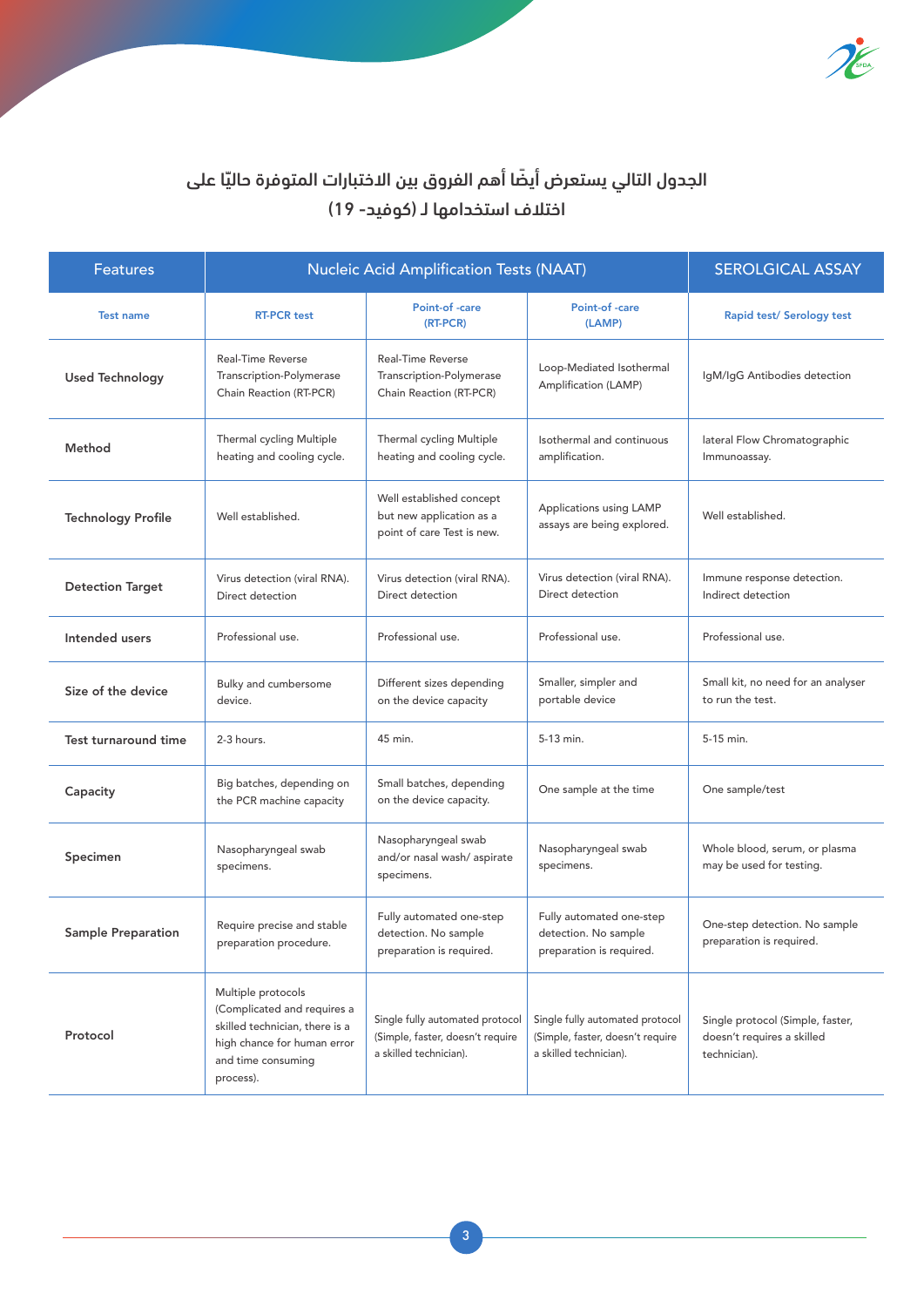

| <b>Features</b>            | <b>Nucleic Acid Amplification Tests (NAAT)</b>                                                                                                                                    | <b>SEROLGICAL ASSAY</b>                             |                                                   |                                                                                                                                                                                                                                         |
|----------------------------|-----------------------------------------------------------------------------------------------------------------------------------------------------------------------------------|-----------------------------------------------------|---------------------------------------------------|-----------------------------------------------------------------------------------------------------------------------------------------------------------------------------------------------------------------------------------------|
| <b>Test name</b>           | <b>RT-PCR test</b>                                                                                                                                                                | Point-of-care<br>(RT-PCR)                           | Point-of-care<br>(LAMP)                           | Rapid test/ Serology test                                                                                                                                                                                                               |
| Sensitivity                | Diagnostic sensitivity 95%.                                                                                                                                                       | Diagnostic sensitivity 95%.                         | Diagnostic sensitivity >95%.                      | xless than 50 in early stages of the<br>infection<br>80-95% in later stages of disease<br>and recovery.                                                                                                                                 |
| Stability                  | Inhibitors might affect the<br>quality of the test.<br>The test results can be<br>affected by different factors<br>such as sample storage,<br>transportation, and<br>preparation. | Inhibitors might affect the<br>quality of the test. | Tolerate inhibitors and<br>more stable.           | Unstable test as it depends on the<br>immune response of the viral infection<br>which vary between patients.<br>Invalid results due to cross-reactivity<br>with other antibodies.                                                       |
| <b>Main Characteristic</b> | Current gold standard test<br>Low Speed, High Accuracy                                                                                                                            | Point of care, Medium<br>speed, High Accuracy       | Point of care High Speed,<br><b>High Accuracy</b> | Results from the test should not be<br>used as the sole basis for treatment<br>or patient management decisions.<br>RT-PCR confirmation should be<br>performed.<br>Useful for epidemiological purposes,<br>in research and surveillance. |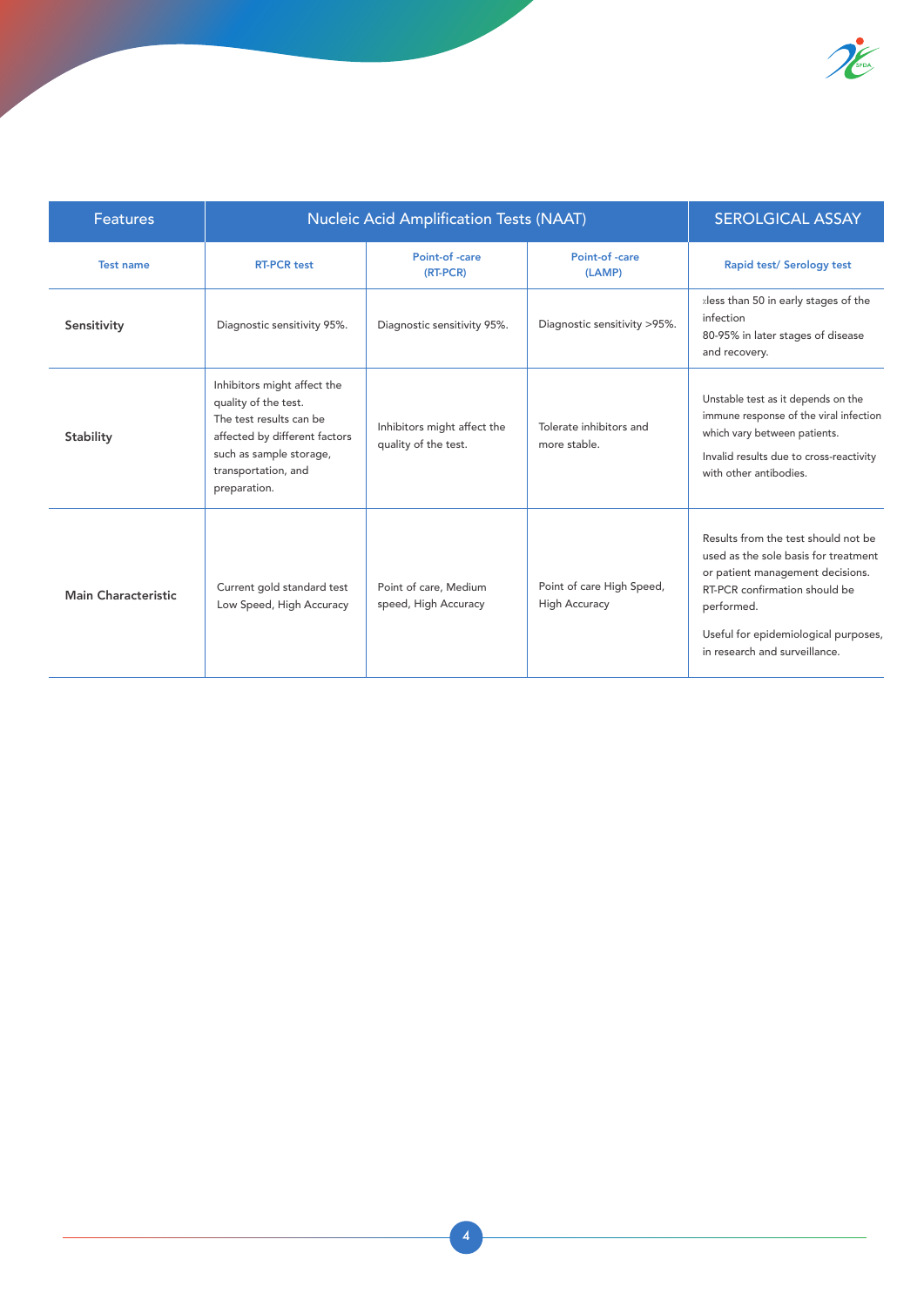

#### Refrences

- Bai, Huajun, Xiaolong Cai, and Xiaoyan Zhang. 2020. "Landscape Coronavirus Disease 2019 Test (COVID-19 Test) in Vitro -- A Comparison of PCR Vs Immunoassay Vs Crispr-based Test." OSF Preprints. March 21. doi:10.31219/osf.io/6eagn.
- Corman VM, Landt O, Kaiser M, et al. Detection of 2019 novel coronavirus (2019-nCoV) by real-time RT-PCR. Euro Surveill. 2020;25(3):2000045. doi:10.2807/1560-7917.ES.2020.25.3.2000045
- El-Tholoth, Mohamed; Bau, Haim H.; Song, Jinzhao (2020): A Single and Two-Stage, Closed-Tube, Molecular Test for the 2019 Novel Coronavirus (COVID-19) at Home, Clinic, and Points of Entry. ChemRxiv. Preprint. https://doi.org/10.26434/chemrxiv.11860137.v1
- Gorse GJ, Donovan MM, Patel GB. Antibodies to coronaviruses are higher in older compared with younger adults and binding antibodies are more sensitive than neutralizing antibodies identifying coronavirus-associated illnesses. Journal of medical virology. https://doi.org/10.1002/jmv.25715
- Lamb, Laura E. and Bartolone, Sarah N. and Ward, Elijah and Chancellor, Michael B., Rapid Detection of Novel Coronavirus (COVID19) by Reverse Transcription-Loop-Mediated Isothermal Amplification (2/14/2020). Available at SSRN: https://ssrn.com/abstract=3539654 or http://dx.doi.org/10.2139/ssrn.3539654
- Lei Liu, Wanbing Liu, Shengdian Wang, Shangen Zhen. A preliminary study on serological assay for severe acute respiratory syndrome coronavirus 2 (SARS-CoV-2) in 238 admitted hospital patients. gmedRxiv 2020.03.06.20031856; doi: https://doi.org/10.1101/2020.03.06.20031856
- Li Z, Yi Y, Luo X, Xion N, et al. Development and clinical application of a rapid IgM-IgG combined antibody test for SARS-CoV-2 infection diagnosis. Journal of medical virology. https://onlinelibrary.wiley.com/doi/abs/10.1002/jmv.25727
- Lin D, Liu L, Zhang M, Hu Y, et al. Evaluation of serological tests in the diagnosis of 2019 novel coronavirus (SARS-CoV-2) infections during the COVID-19 outbreak. medxriv [Internet]. 2020; Available from: https://doi.org/10.1101/2020.03.27.20045153
- Liu W, Liu L, Kou G, Zheng Y, et al. Evaluation of nucleocapsid and spike protein-based ELISAs for detecting antibodies against SARS-CoV-2. medxriv [Internet]. 2020; Available from: https://doi.org/10.1101/2020.03.16.20035014 medRxiv preprint
- Liu Y, Liu Y, Diao B, Ren Feifei, et al. Diagnostic indexes of a rapid IgG/IgM combined antibody test for SARS-CoV-2. medxriv [Internet]. 2020; Available from: https://doi.org/10.1101/2020.03.26.20044883
- Lou B, Li T, Zheng S, Su Y, Li Z, Liu W, et al. Serology characteristics of SARS-CoV-2 infection since the exposure and post symptoms onset. medxriv [Internet]. 2020; Available from: https://www.medrxiv.org/content/10.1101/2020.03.23.20041707v1.full.pdf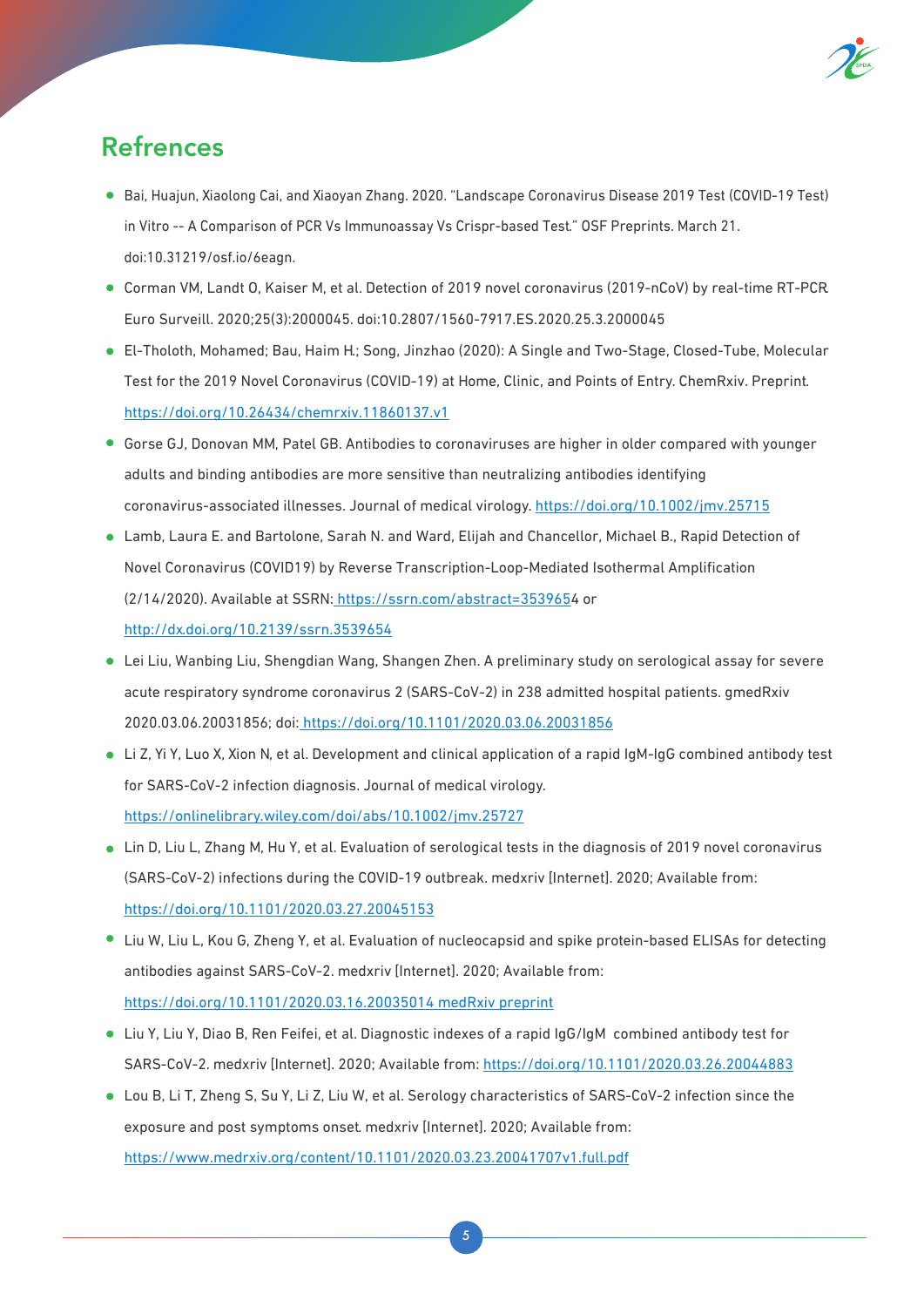

- Minzhe Shen, Ying Zhou, Jiawei Ye, Abdu Ahmed Abdullah AL-maskri, Yu Kang, Su Zeng, Sheng Cai, Recent advances and perspectives of nucleic acid detection for coronavirus, Journal of Pharmaceutical Analysis, 2020,, ISSN 2095-1779, https://doi.org/10.1016/j.jpha.2020.02.010.
- Nguyen, T.; Duong Bang, D.; Wolff, A. 2019 Novel Coronavirus Disease (COVID-19): Paving the Road for Rapid Detection and Point-of-Care Diagnostics. Micromachines 2020, 11, 306.
- Okba N.M.A, Muller M.A., Li W, Wang C, et al. SARS-COV-2 specific antibody responses in COVID-19 patients. medxriv [Internet]. 2020; Available from: https://www.medrxiv.org/content/10.1101/2020.03.18.20038059v1
- Pan Y, Li X, Yang G, Fan J, et al. Serological immunochromatographic approach in diagnosis with SARS-CoV-2 infected COVID-19 patients. medxriv [Internet]. 2020; Available from: https://doi.org/10.1101/2020.03.13.20035428
- Wölfel R, Corman V, Guggemos W, Seilmaier M, Mueller M, Niemeyer D, et al. Virological assessment of hospitalized patients with COVID-2019. Nature [Internet]. 2020; Available from: https://www.nature.com/articles/s41586-020-2196-x
- Zhang P, Gao Q, Wang T, Ke Y, et al. Evaluation of recombinant nucleocapsid and spice protein serological diagnosis of novel coronavirus disease 2019 (COVID-19). medxriv [Internet]. 2020; Available from: https://www.medrxiv.org/content/10.1101/2020.03.17.20036954v1
- Zhang W, Du R, Li B, Zheng X, et al. Molecular and serological investigation of 2019-nCoV infected patients: implication of multiple shedding routes. Emerging microbes and infections. 2020; 9(1):386-389.
- Zhao J, Yuan Q, Wang H, Liu W, Liao X, Su Y, et al. Antibody responses to SARS-CoV-2 in patients of novel coronavirus disease 2019. medxriv [Internet]. 2020; Available from: https://www.medrxiv.org/content/10.1101/2020.03.02.20030189v1.full.pdf
- Zhou P, Yang XL, Wang X, Hu B, et al. A pneumonia outbreak associated with a new coronavirus of probable
- bat origin. Nature. 2020 Mar;579(7798):270-273. doi: 10.1038/s41586-020-2012-7. Epub 2020 Feb 3.
- https://apps.who.int/iris/handle/10665/331329
- https://cpb-ap-se2.wpmucdn.com/blogs.auckland.ac.nz/dist/f/688/files/2020/03/COVID-19-Testing-Land scape-Appendices.pdf
- https://diagnostics.roche.com/global/en/products/systems/cobas-8800-system.html
- https://www.alere.com/en/home/product-details/id-now.html
- https://www.cdc.gov/flu/professionals/diagnosis/molecular-assays.htm
- https://www.cebm.net/covid-19/molecular-and-antibody-point-of-care-tests-to-support-the-screening-di agnosis-and-monitoring-of-covid-19/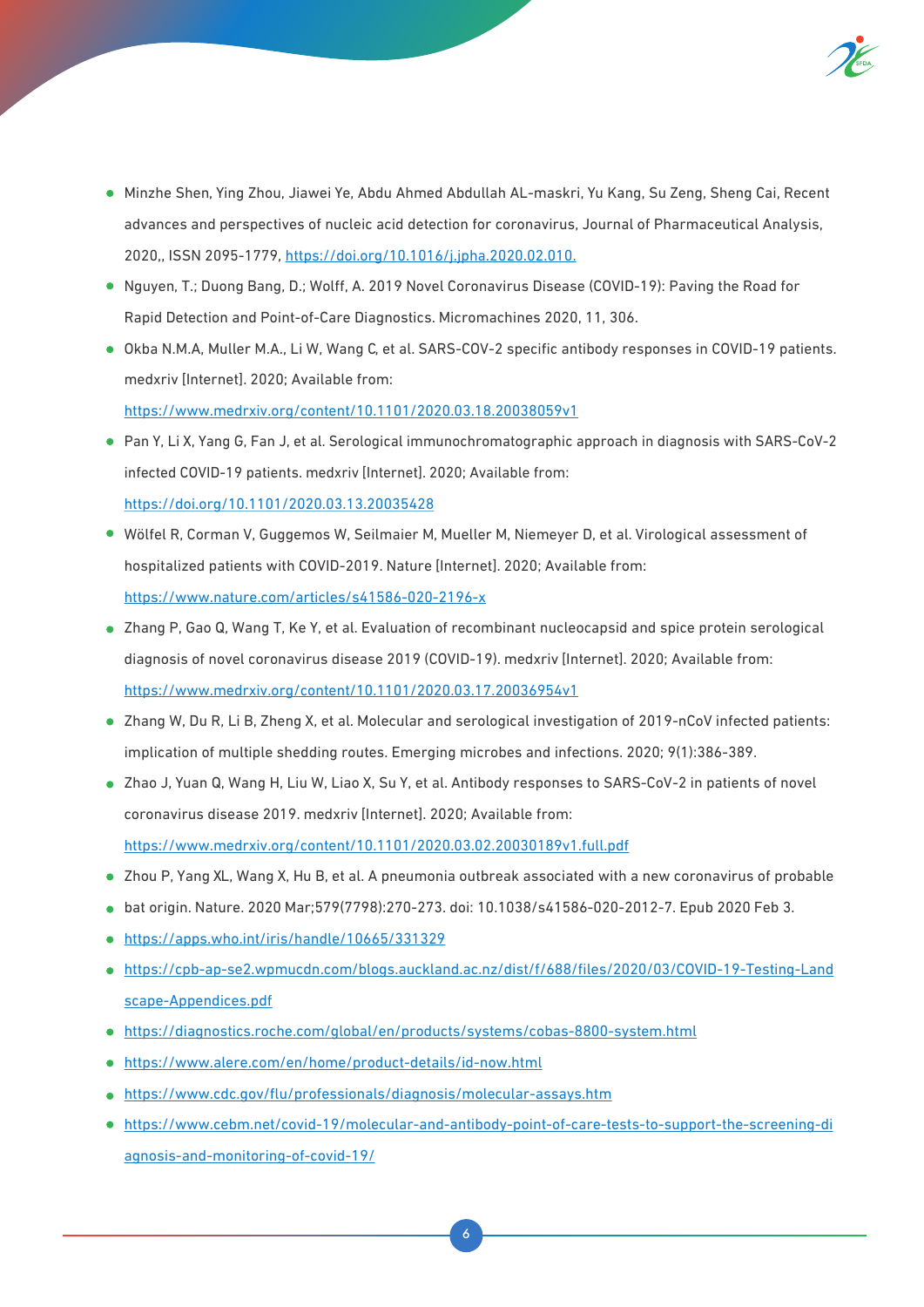

- https://www.ecdc.europa.eu/sites/default/files/documents/Overview-rapid-test-situation-for-COVID-19-di agnosis-EU-EEA.pdf
- https://www.fda.gov/media/135659/download
- https://www.finddx.org/covid-19/pipeline/
- https://www.itg.be/E/Article/guidance-on-the-use-of-covid-19-rapid-diagnostic-tests
- https://www.ncbi.nlm.nih.gov/pmc/articles/PMC5862059/
- o https://www.who.int/diagnostics\_laboratory/200326\_imdrf\_collated\_table\_26\_march\_2020.pdf
- https://www.who.int/diagnostics\_laboratory/200402\_imdrf\_covid19\_listing\_update\_2\_april\_2020.pdf?ua=1
- https://www.who.int/news-room/commentaries/detail/advice-on-the-use-of-point-of-care-immunodiagno stic-tests-for-covid-19
- https://www.who.int/news-room/commentaries/detail/advice-on-the-use-of-point-of-care-immunodiagno stic-tests-for-covid-19